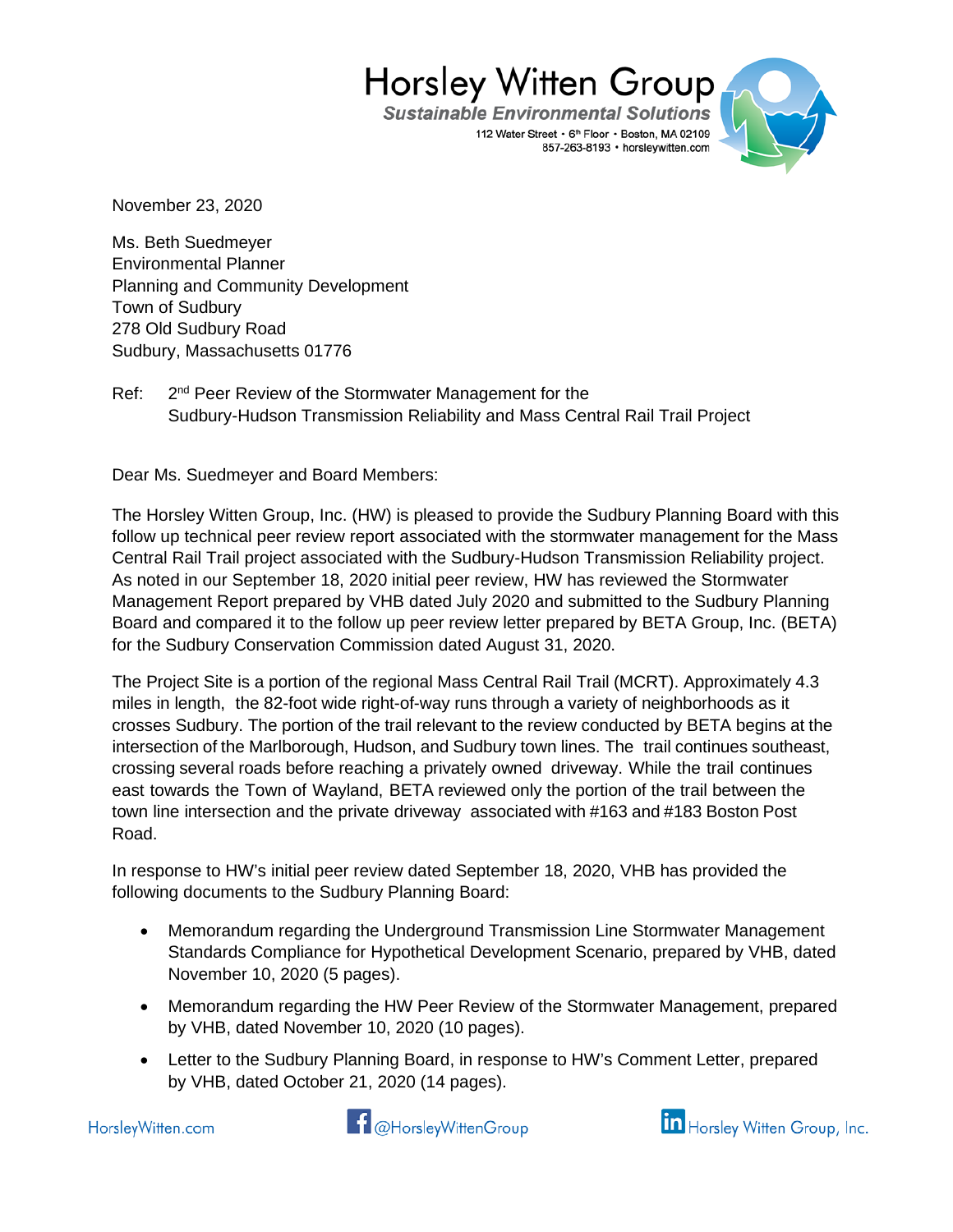- Sudbury Stormwater Management Plan Narrative, for the Sudbury-Hudson Transmission Reliability and Mass Central Rail Trail Project, Sudbury Massachusetts, prepared by VHB, revised October 21, 2020 (1,349 pages).
- MassCentral Rail Trail (MCRT) Wayside Section Stormwater Management System Operation and Maintenance (O&M) Plan and Long-Term Pollution Prevention Plan (LTPPP), dated June 2020.
- Stormwater Pollution Prevention Plan (SWPPP) Construction Site Inspection Report template (5 pages).
- Site plans titled Commonwealth of Massachusetts, Department of Conservation and Recreation, Division of Planning and Engineering, Mass Central Rail Trail, prepared by VHB, dated October 21, 2020, (50 pages).
- Site plans titled Eversource, Sudbury-Hudson Transmission Reliability Project, Sudbury Stormwater Permit Plans, prepared by VHB, dated October 2020, (205 pages).

# **MEPA - Stormwater Compliance:**

It is HW's understanding that in accordance with the Certificate of the Secretary of Energy and Environmental Affairs (EEA) on the Final Environmental Impact Report (FEIR) for the Sudbury-Hudson Transmission Reliability Project, EEA #15703, dated September 14, 2018, the proponent was referred to, "MassDEP's comment letter which identifies additional information and calculations that should be provided with the future NOI applications." The Certificate further noting that, "Additional analysis of the stormwater management system will be required as part of the permitting process."

In accordance with the MassDEP letter to EEA, regarding EEA #15703, dated September 7, 2018, the FEIR did not demonstrate compliance with Stormwater Standard 2 or Stormwater Standard 3.

In accordance with the letter issued to EEA, by KP Law on behalf of the Town of Sudbury, regarding EEA #15703, dated September 7, 2018, "The Supplemental FEIR should demonstrate that it is feasible for the Project to fully comply with the Stormwater Standards as required by the Wetland Regulations, 310 CMR 10.00 and if feasible, qualify and quantify the total environmental impact from such compliance."

# **Stormwater Review:**

BETA reviewed the stormwater management design for compliance with the Sudbury Stormwater Management Bylaw Regulations and the MassDEP Stormwater Management Standards. HW did not review the entire Stormwater Management Report issued by VHB but rather only those areas that BETA had previously commented on. The comments below in *italic font* correlate to the BETA peer review letter (pages 22 through 26) dated May 11, 2020 regarding Stormwater Management.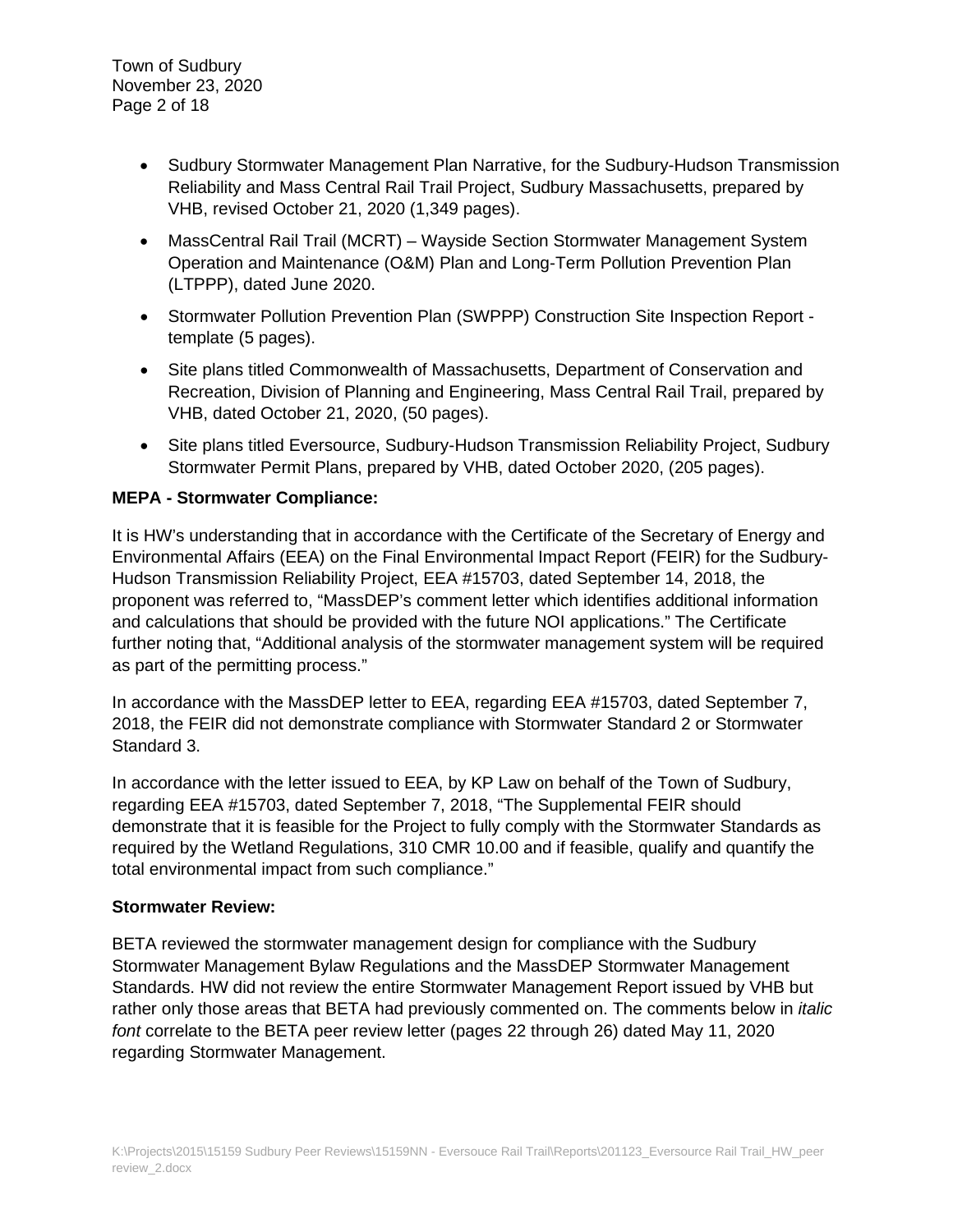Town of Sudbury November 23, 2020 Page 3 of 18

BETA's review requires that the Applicant comply with the Stormwater Standards to the fullest extent. HW has provided the following comments in **bold font** considering the possibility that the Applicant must demonstrate compliance to the maximum extent practicable with suggestions on how it may do that.

# **The following comments correlate to HW's September 18, 2020 letter. Follow up comments are provided in bold font.**

*SW1. Clarify justification for abandonment of existing culvert pipes such that local drainage patterns will not be impaired.*

Sept. 18, 2020 (HW): In its response to BETA, VHB has identified two culverts that were previously noted to be abandoned. The pipes have been relabeled to be retained on the July 2020 plan set. BETA referenced a Culvert Structure Assessment Memorandum from 2017, HW was not able to locate this document however agrees that BETA's request appears reasonable to update the assessment and locate any structures mentioned.

**November 2020 (HW): HW recommends that the Planning Board consider a condition of approval stating that "a structural engineer is to inspect the culverts as noted in the Culvert Structure Assessment Memorandum from 2017 prior to any land disturbance. The Assessment is to be updated and culverts noted to be retained shall be protected and cleaned. Culverts found that require replacement shall be replaced with a crossing that meets the MA Stream Crossing Standards as accepted by the Conservation Commission."**

*SW2. Field visit noted the presence of an outfall near the Landham Road bridge which will discharge into Watershed 10.14. Determine approximate runoff anticipated from this outfall and include in HydroCAD model.*

Sept. 18, 2020 (HW): HW also located the outfall in the field. VHB acknowledged the outfall at Landham Road bridge and stated that the calculations and plans were updated. BETA is satisfied. It appears that the Stormwater Report has been updated however HW was not able to locate the outfall on the plan set. We believe the outfall should be shown on Sheet 67 of 316, and/or on Sheet C-45.

**November 2020 (HW): The 12-inch RCP outfall appears on Sheet 67 of 346 and on Sheet C-45. HW has no further comment.**

*SW3 See WPA1. BETA recommends the Commission determine if this combined project qualifies as a Limited Project 310 CMR 10.53(3)(d).*

Sept. 18, 2020 (HW): BETA and VHB are discussing this issue under the purview of the Conservation Commission. As BETA has noted the applicability of Limited Project provisions for a given project may only be determined by the issuing authority which is the Sudbury Conservation Commission.

For the Planning Board's information, 310 CMR 10.53 General Provisions (3)(d) states, *"The construction, reconstruction, operation and maintenance of underground and overhead public utilities, such as electrical distribution or transmission lines, or communication, sewer, water and natural gas lines, may be permitted, in accordance with the following general conditions and any additional*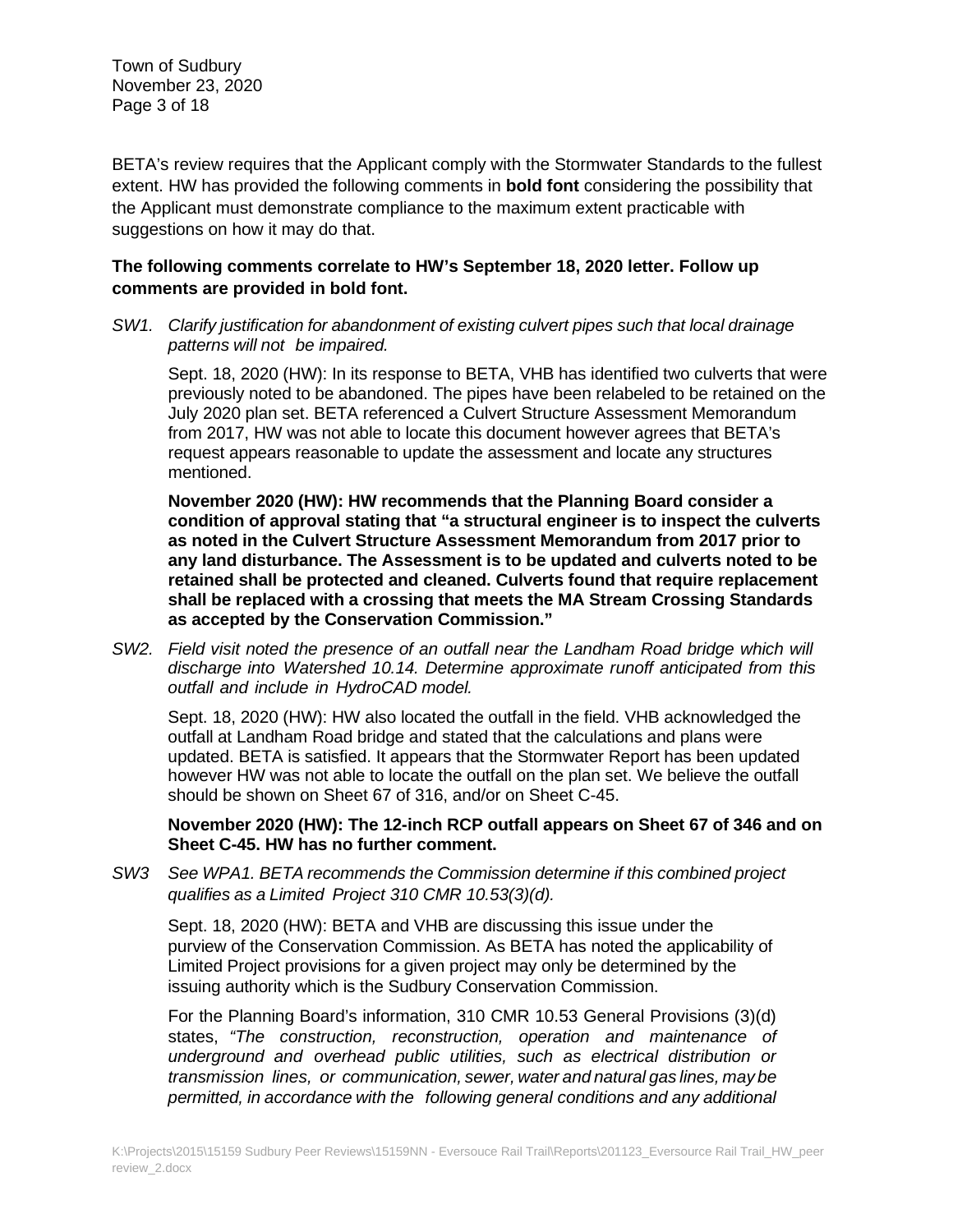*conditions deemed necessary by the issuing authority:*

- *1. the issuing authority may require a reasonable alternative route with fewer adverse effects for a local distribution or connecting line not reviewed by the Energy Facilities Siting Council;*
- *2. best available measures shall be used to minimize adverse effects during construction;*
- *3. the surface vegetation and contours of the area shall be substantially restored; and*
- *4. all sewer lines shall be constructed to minimize inflow and leakage."*

Regarding the DCR bike path, the Massachusetts Stormwater Handbook (MSH) Volume 1, Chapter 1, page 3, sates that, the Stormwater Management Standards shall apply to the maximum extent practicable to footpaths, bike paths and other paths for pedestrian and/or nonmotorized vehicle access.

Furthermore 310CMR 10.53 General Provisions (6) states *"Notwithstanding the provisions of 310 CMR 10.58 (Riverfront Area), the issuing authority may issue an Order of Conditions for the construction, rehabilitation, and maintenance of footpaths, bikepaths, and other pedestrian or nonmotorized vehicle access to or along riverfront areas but outside other resource areas, provided that adverse impacts from the work are minimized and that the design specifications are commensurate with the projected use and are compatible with the character of the riverfront area. Generally, the width of the access shall not exceed ten feet of pavement, except within an area that is already altered (e.g., railroad beds within rights of way). Access shall not be located in vernal pools or fenced in a manner which would impede the movement of wildlife."*

It is HW's opinion that the Stormwater Management Standards are associated with an increase in impervious area and significant alteration to surface topography. The 10-foot wide bike path will increase impervious area and are required to apply the Massachusetts Stormwater Standards to the maximum extent practicable. The majority of the Eversource transmission line is below the surface and therefore does not significantly impact the stormwater except in areas where the proposed grades create steep slopes and where large areas of vegetation is cleared from woods to grass. To minimize any increase in runoff the cleared landscape should be replanted with hearty vegetation. The Eversource proposal includes replacing the existing 11-foot wide railroad ballast with a 14 foot wide gravel path that will be used to access the transmission line by vehicles. The anticipated frequency of vehicles using this gravel road should be provided to the Town of Sudbury as well as an explanation detailing the need for the 14 foot wide path to replace the 11-foot wide railroad ballast.

**November 2020 (HW): The Applicant has stated that Eversource requires a 14-foot wide access way for maintenance purposes. After construction is complete, the 14-foot wide gravel path will be utilized by Eversource once every three years. The gravel base material will stabilize the path and reduce erosion and rutting within the corridor.**

**The cross sections provided on Sheets 14-17 of the Eversource plan set indicate that 4" of loam and seed will be installed over the entire width of the disturbed area with the exception of a 10 foot wide section of 4" pavement to be installed by DCR for the bike path. Sheets 102-122 illustrate the various plantings to be installed as part of the Eversource project. Sheet 161 lists**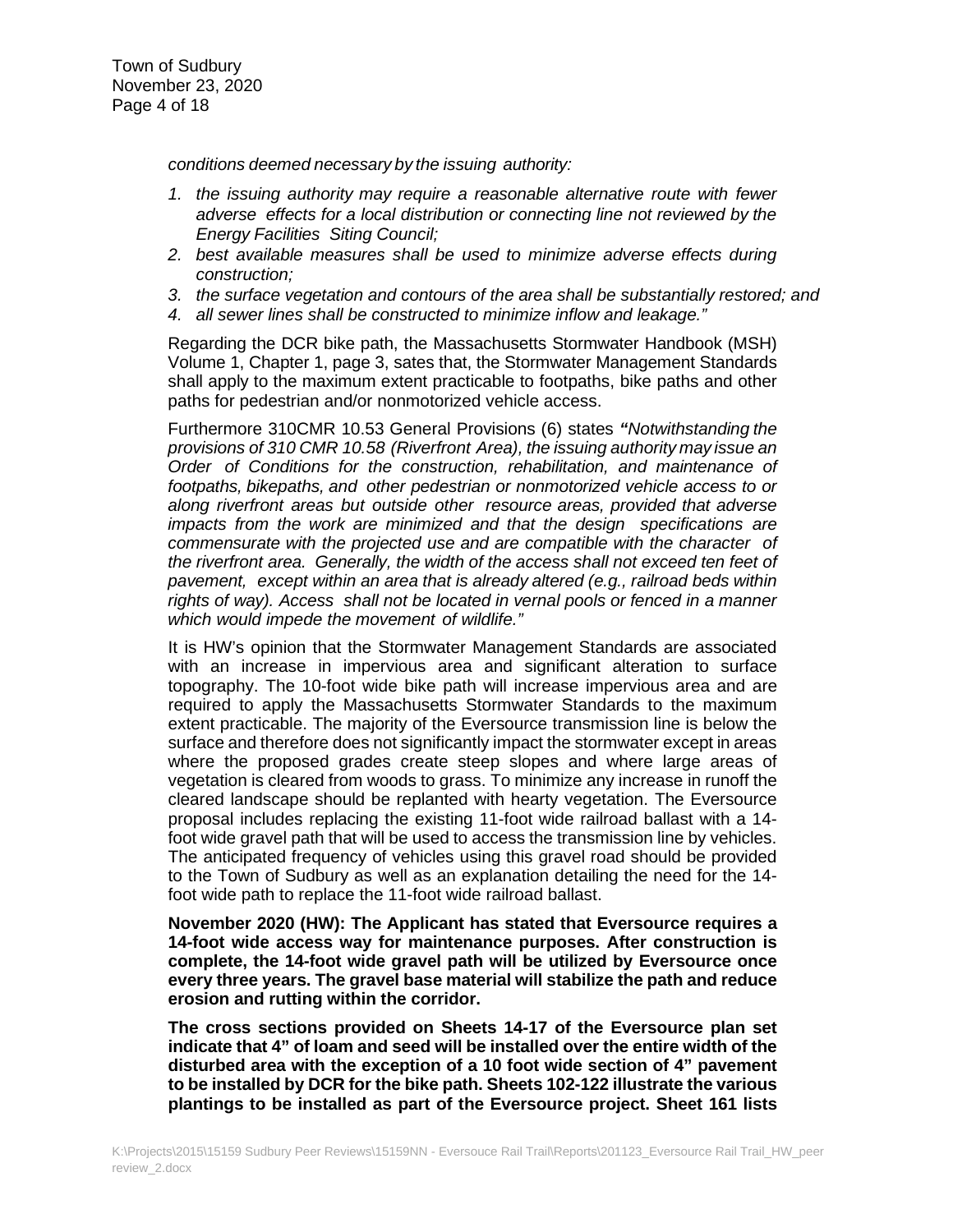**the planting schedule for the corridor.**

**It is HW's understanding that typical multi-use paths in Massachusetts require a minimum width of 10 feet for the comfort of the bike riders and pedestrians using the path at the same time. Furthermore, a typical multiuse path requires 2-3-foot-wide shoulders on both sides of the path. Therefore the 14-foot wide gravel base appears to be reasonable for the bike path.**

**Volume 3, Chapter 1, page 15 of the 2008 Massachusetts Stormwater Handbook states that** *impervious surfaces include roads, rooftops, parking lots, and sidewalks, when they are paved with concrete, asphalt, or brick pavers***.**

**With the understanding that the Massachusetts Stormwater Handbook does not consider gravel to be impervious, it is HW's opinion that the proposed stormwater management design for the proposed Eversource Transmission phase of the project complies with the Massachusetts Stormwater Standards.**

**The Town of Sudbury Stormwater Management Bylaw Regulations defines IMPERVIOUS SURFACE:** *Any material or structure on, above or below the ground that prevents water from infiltrating through the underlying soil. Impervious surface is defined to include, without limitation: paved surfaces (parking lots, sidewalks, driveways), roof tops, swimming pools, patios, and paved, gravel and compacted dirt surfaced roads.*

**With the understanding that the Town of Sudbury Stormwater Management Bylaw Regulations considers gravel to be impervious, it is HW's opinion that the stormwater management for the proposed Eversource Transmission phase of the project with a 14 foot wide gravel road is not in full compliance with the Town of Sudbury Stormwater Management Bylaw Regulations because there is an increase in peak discharge rates at several design points, and the Applicant does not provide the required recharge volume or water quality volume for the total impervious area.**

**The Planning Board may choose to consider a condition of approval to guarantee that the bike path phase of the project is constructed or in the event it is not that the stormwater management design for the Eversource phase is brought into full compliance with the Town of Sudbury Stormwater Regulations.**

*SW4. Water quality swales require specific design requirements. Provide details and supporting calculations in accordance with the MassDEP Stormwater Handbook.*

Sept. 18, 2020 (HW): VHB has eliminated the water quality terminology and has not included the proposed swales in the stormwater calculations. HW has no further comment.

#### **November 2020 (HW): HW has no further comment.**

*SW5. Some swales are located above "fluidized thermal backfill". Provide information on infiltrative capacity of this material.*

Sept. 18, 2020 (HW): VHB has noted that the fluidized thermal backfill has an infiltration rate of 1.4 inches per hour (iph). This product is proposed above the transmission line which in three locations is below an "Area of Increased Infiltration." BETA has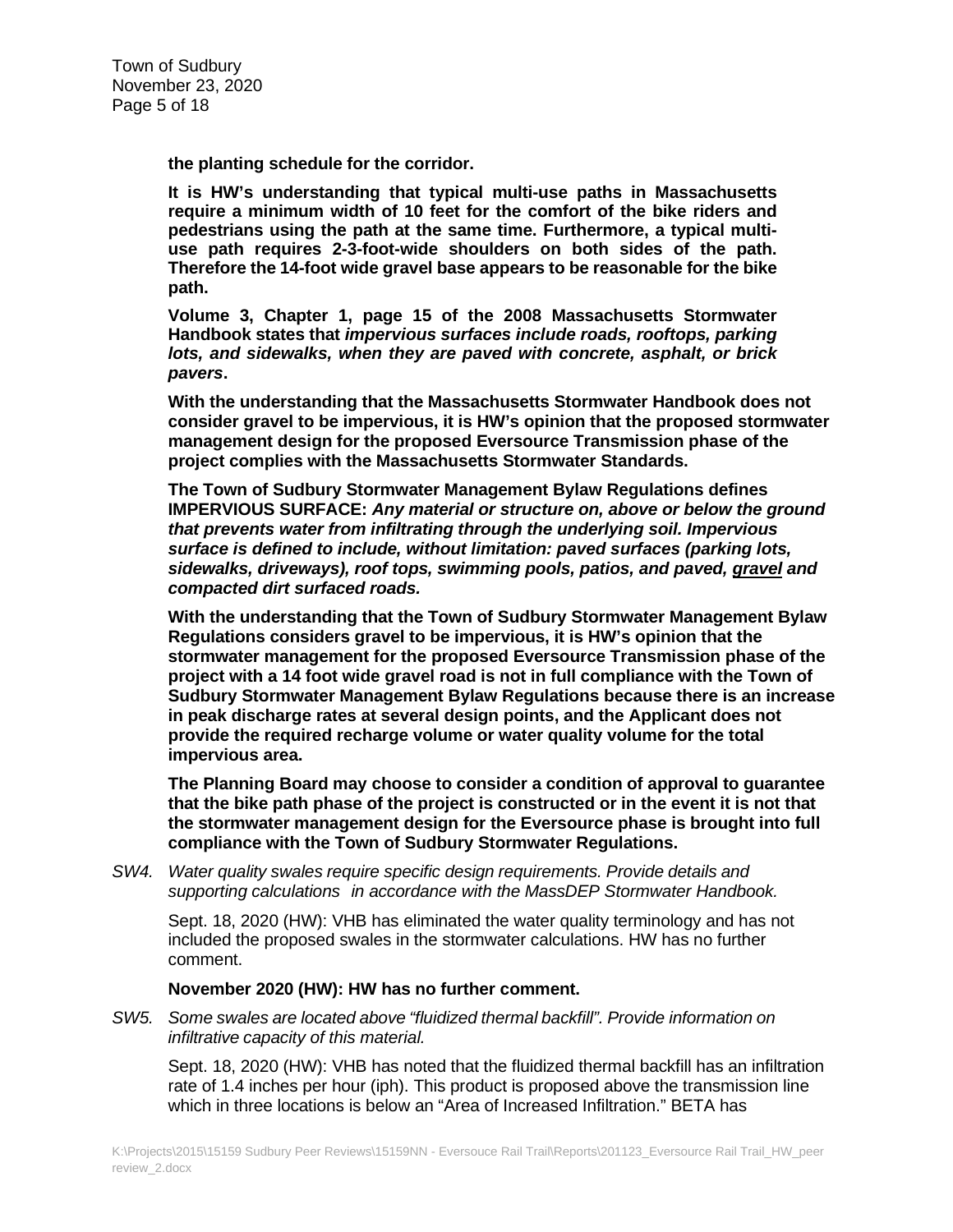recommended that the exfiltration rate used in the HydroCAD model be adjusted to 1.4 iph. HW notes that the "Area of Increased Infiltration P-10.8" on the plans has been mislabeled and should be P-10.6A. HW also notes that the HydroCAD model for "Areas of Increased Infiltration" called "Linear Infiltration Basin" in HydroCAD for P-8.3B, P10.6A, and P-10.13A have exfiltration rates slower than 1.4 iph which can be considered conservative.

### **November 2020 (HW): The Applicant has corrected the label for P-10.6A. HW finds the infiltration rate used acceptable. HW has no further comment.**

*SW6. Most swales and enhanced infiltration areas are not level and check dams are 6 inches high, update HydroCAD model and treatment volume calculations to reflect design.*

Sept. 18, 2020 (HW): VHB has adjusted the HydroCAD models to incorporate the 6 inch-high check dams within the areas of increased infiltration. BETA has recommended that for any basins that are not level the HydroCAD model should be adjusted to incorporate the slope. HW recommends that for any area of increased infiltration that is within a slope of 3% or steeper the HydroCAD model should be adjusted, reducing the available storage volume.

### **November 2020 (HW): The Applicant has provided a Table on page 13 of the Stormwater Narrative that illustrates the areas calculated for each area of infiltration at 6" depths. HW has no further comment.**

*SW7. In several locations the proposed swales are on the north side of the path where the path cross slope pitches down to the south sites. Recommend relocating swales to side the future path will shed runoff.*

Sept. 18, 2020 (HW): VHB explained that some swales have been designed to capture stormwater coming onto the bike path and adjusted the slope on 175 feet of path. No further comment.

# **November 2020 (HW): No further comment.**

*SW8. Consider installing infiltration (trench) swale the entire length on the downslope side of the path to facilitate meeting the standards 2,3,4 and 6 more fully.*

Sept. 18, 2020 (HW): VHB has suggested in its response that the stormwater management system has been designed to the maximum extent practicable. BETA has developed a Summary Table of the Areas without Treatment and provided low, medium, and high priority Recommendations. HW has reviewed BETA's Summary Table provided at the end of BETA's August 31, 2020 peer review letter and Tables 3-8 in VHB's Sudbury Stormwater Management Plan Narrative dated July 2020. It is HW's opinion that out of the 87 proposed watershed areas the following areas should be reevaluated at a minimum for additional treatment because the increase in flow is relatively significant and the practices discharge to cold water fisheries or vernal pools that may be impacted by an increase in flow or volume: Watersheds 5.14, 8.5, 9.1, 10.4, and 10.14. The table below illustrates these 5 watersheds with the peak flows in cubic feet per second (cfs) and peak volumes in acre-feet (af) for a 100-year storm event. Values for the other watershed areas and storm events can be found on pages 37-49 of the VHB Sudbury Stormwater Management Plan Narrative.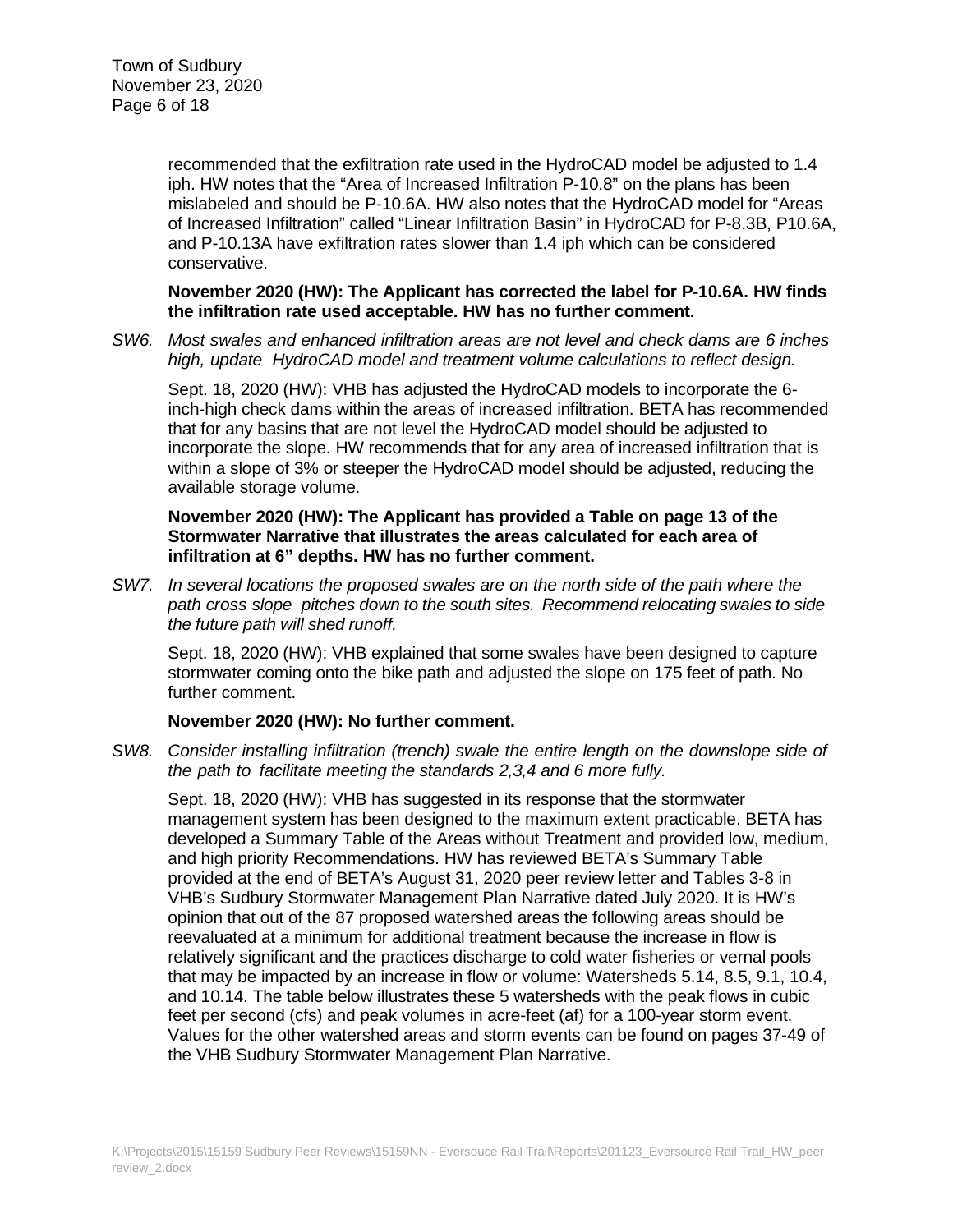| Watershed/          | Ex Peak Flow | Prop Peak Flow | Ex Volume | Prop Volume |
|---------------------|--------------|----------------|-----------|-------------|
| Design<br>Point     | (cts)        | (cts)          | (at)      | (at)        |
| 5.14                | 20.1         | 25.2           | 2.555     | 2.568       |
| $(14.1 \text{ ac})$ |              |                |           |             |
| 8.5                 | 13.6         | 17.6           | 1.571     | 1.803       |
| $(4.2 \text{ ac})$  |              |                |           |             |
| 9.1                 | 8.5          | 10.3           | 1.296     | 1.363       |
| $(2.2 \text{ ac})$  |              |                |           |             |
| 10.4                | 13.8         | 18.8           | 1.628     | 1.676       |
| $(4.8 \text{ ac})$  |              |                |           |             |
| 10.14               | 22.9         | 31.2           | 3.182     | 3.150       |
| $(7.0 \text{ ac})$  |              |                |           |             |

**November 2020 (HW): The Applicant has evaluated 69 design points.**

- **The peak discharge rate for 33 of the 69 either remains the same or is reduced under proposed conditions.**
- **The peak discharge rate for 28 of the 69 will increase by less than 1.0 cfs for the 100-year storm event.**
- **The flow to 6 design points will increase by less than 1.8 cfs.**
- **Two design points will increase by less than 2.4 cfs.**

**The Applicant has proposed 16 stormwater practices of approximately 6,900 linear feet along the 4.3-mile corridor.** 

**In our September 2020 review, HW highlighted 5 watersheds/design points which we requested that the Applicant reevaluate. Stormwater practices are proposed for four of the design points originally questioned 5.14, 8.5, 10.4 and 10.14, as well as design point 5.13. HW reached out to the Applicant on November 4 and asked for additional clarification regarding how these watersheds/design points were reevaluated. The Applicant submitted an additional document dated November 10, 2020 as clarification.**

**During the November 18, 2020 Planning Board hearing the Applicant described the 5 design points and the stormwater management proposed for each. The Board requested that the Applicant revisit watershed 10.14 and the size of the proposed basin. If feasible the Board requested that the proposed basin be increased to further reduce the discharge to the design point. The Board also requested that the Applicant revisit watershed 9.1 and consider sloping the bike path towards Sudbury Lumber and install a stormwater practice to reduce the discharge towards Hop Brook at this location.**

**It is HW's opinion that once the Applicant has revisited these two locations and**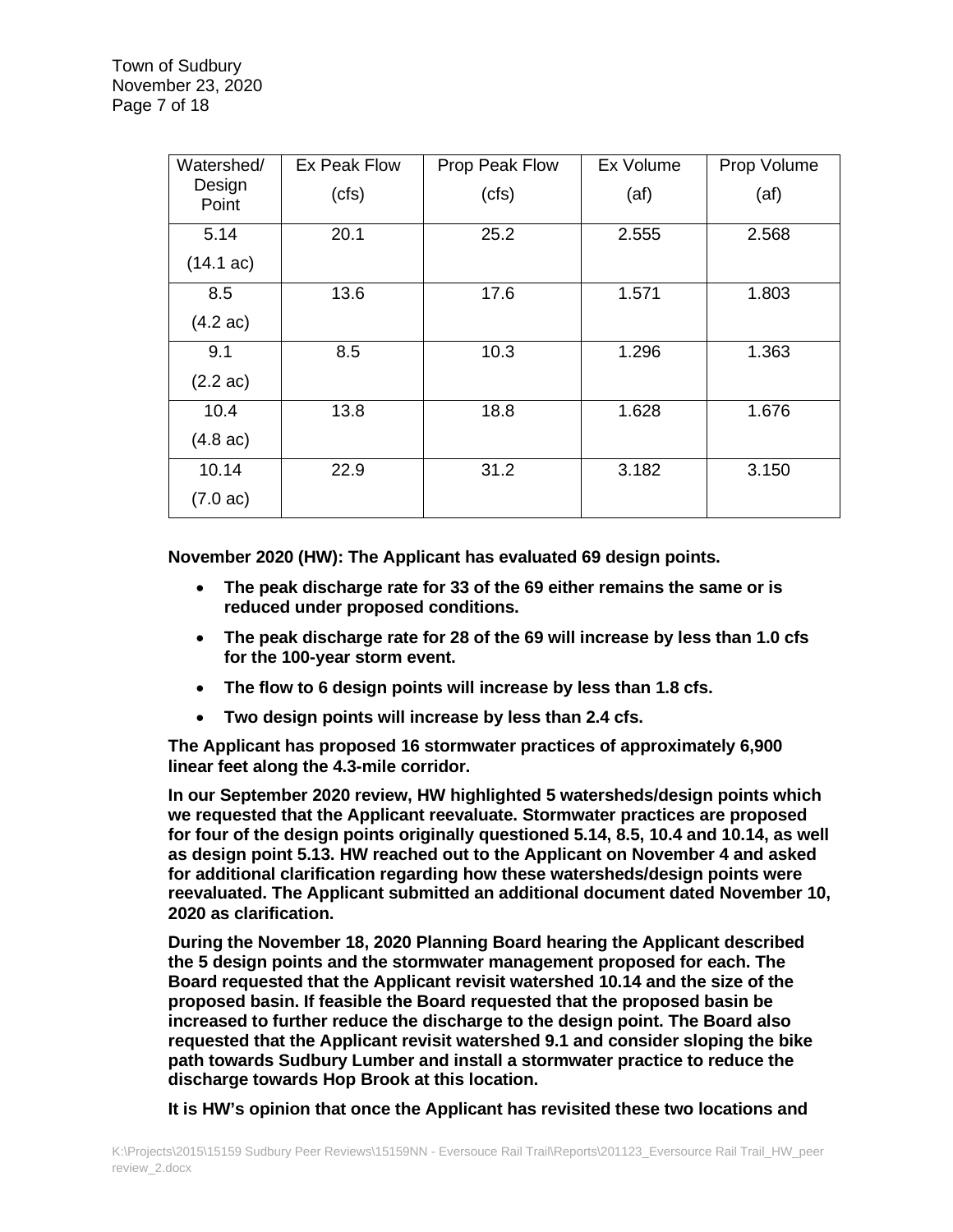**provided its findings, the proposed stormwater management design for the proposed bike path complies with the Massachusetts Stormwater Standards to the maximum extent practicable.**

| Watershed/<br><b>Design</b><br><b>Point</b> | <b>Ex Peak Flow</b> | <b>Prop Peak Flow</b> | <b>Ex Volume</b> | <b>Prop Volume</b> |
|---------------------------------------------|---------------------|-----------------------|------------------|--------------------|
|                                             | (cfs)               | (cts)                 | (af)             | (af)               |
| 5.14                                        | 1.1                 | 1.6                   | 0.152            | 0.184              |
| $(1.1 \text{ ac})$                          |                     |                       |                  |                    |
| 8.5                                         | 13.2                | 13.3                  | 1.305            | 1.295              |
| $(4.2 \text{ ac})$                          |                     |                       |                  |                    |
| 9.1                                         | 8.0                 | 9.5                   | 1.207            | 1.230              |
| $(2.2 \text{ ac})$                          |                     |                       |                  |                    |
| 10.4                                        | 6.3                 | 7.4                   | 0.627            | 0.627              |
| $(4.8 \text{ ac})$                          |                     |                       |                  |                    |
| 10.14                                       | 9.7                 | 11.7                  | 1.320            | 1.282              |
| $(7.0 \text{ ac})$                          |                     |                       |                  |                    |

**The revised Stormwater Management Report includes the following values:**

### *SW9. Provide outlet control/overflow devices such that erosion and sedimentation will be controlled.*

Sept. 18, 2020 (HW): VHB has updated the plans to include outlet controls at two stormwater practices. BETA's recommendation is that outlet control devices should be provided at all infiltration areas. HW has reviewed the 100-year peak flows from the 14 areas of increased infiltration and the one detention basin. As designed, only one of these practices has a peak flow greater than 1.5 cubic feet per second. Flow rates less than 2 feet per second are not anticipated to cause excessive erosion depending on the surface material and vegetation at the discharge point and should not require outlet controls. The HydroCAD model for the one area of increased infiltration 10.13A indicates that this practice will discharge at 7.9 cfs during a 100-year storm event. Sheet 67 of 316 (Eversource) indicates that an energy dissipation bowl will be installed at the outlet of 10.13A. HW was not able to locate the sizing calculations for this energy dissipation bowl. HW requests that the sizing calculations be provided. HW further recommends that the surface material/type of vegetation at the low points of each area of increased infiltration be clarified.

# **November 2020 (HW): The Applicant has provided the sizing calculations as requested. Furthermore, the Applicant has provided a specification for the seed mixture. HW has no further comment.**

*SW10. Identify where swales will outlet to slopes and flow down slope. Proposed grading will result in the creation of swales alongside the trail for significant portions of its length. Provide calculations showing that these swales can convey proposed flows. Provide*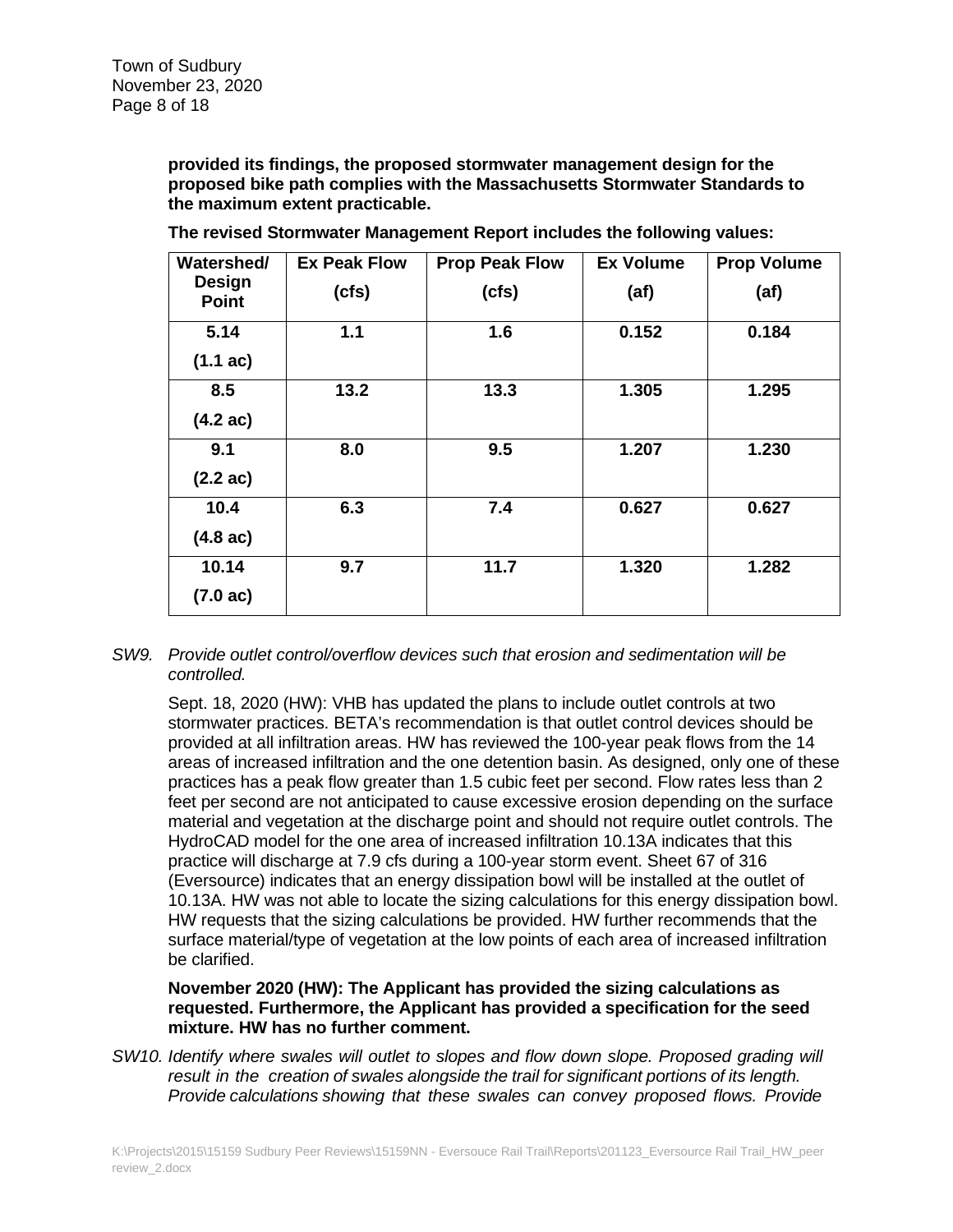*outlet aprons for these swales to control sedimentation. For all swales, show that swale lining is capable of managing these flows without losing stability or eroding.*

Sept. 18, 2020 (HW): VHB provided additional documentation regarding potential erosive velocities and included seed mixes to restore vegetation. BETA suggested that outlet control devices be provided at four additional BMPs. HW agrees that the areas of 10.4A, 10.4B, 10.13A, and 10.14 have a higher risk of causing erosion and additional protection should be implemented. BETA further recommended that areas that may create swales because of the proposed grading be identified. HW recommends that the Operation & Maintenance Plan include a requirement to document and repair erosion gullies during and post construction until all slopes are fully stable. The Operation & Maintenance Report should include methods to manage erosion when vegetation is not effective. Furthermore, it may be beneficial if a typical detail of a level spreader or outlet apron be included in the plan set if locations of excessive erosion are identified during construction.

# **November 2020 (HW): The Applicant has revised the Operation & Maintenance Report as requested.**

*SW11. Provide sizing calculations for riprap aprons.*

Sept. 18, 2020 (HW): BETA agrees that VHB has provided the riprap sizing calculations in Appendix A of the July 2020 Stormwater Management Plan Narrative. No further comment.

### **November 2020 (HW): No further comment**

*SW12. Revise and limit pre and post development areas to include the Applicant's property and any upgradient area that sheds stormwater runoff to the Applicant's property.*

Sept. 18, 2020 (HW): VHB and BETA are not in agreement on the appropriate way to model watershed areas that flow away from the transmission corridor to a down gradient wetland and includes a large down gradient land area that may dilute the impacts of the proposed bike path. BETA has listed 24 specific watersheds that it has recommended VHB model eliminating the downgradient land area under existing and proposed conditions. The request made by BETA is not difficult, HW recommends that VHB provide the revised model to clearly illustrate that there is no difference.

### **November 2020 (HW): The Applicant has revised the watersheds as requested. No further comment.**

*SW13. In the HydroCAD model the current railroad bed are identified as gravel roads. Much of the bed has developed a forest matting and is overgrown with trees and brush. In limited areas where there are narrow paths these could be model as dirt, revise calculations accordingly.*

Sept. 18, 2020 (HW): It is VHB's opinion that the existing railroad bed consists of material that should be classified similar to a gravel road. BETA does not agree with VHB's assumption. HW also walked the existing line and it is our opinion that most of the railroad bed between the bridge replacement at 725+00 and the Eversource Driveway at 767+00 is heavily vegetated and should not be considered gravel with a high curve number (CN) value. The gravel and railroad ties may still exist, but the vegetation is very thick which reduces the existing stormwater runoff. In our opinion the portions of the rail bed that are relatively clear of vegetation can be given a CN value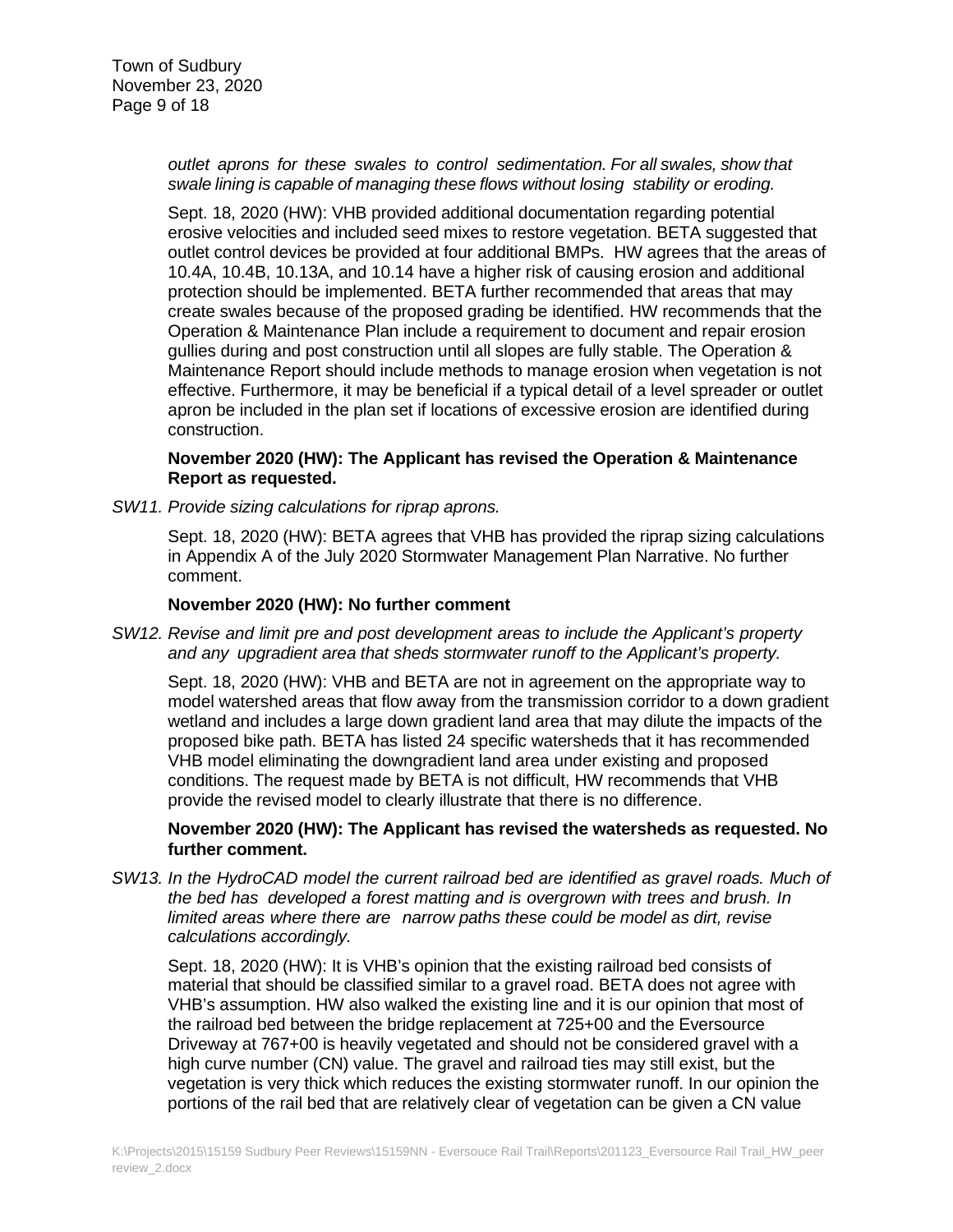similar to a gravel road.

# **November 2020 (HW): The Applicant has revised the HydroCAD model as requested. No further comment.**

*SW14. Clarify how soil groups have been determined for areas listed as HSG Unknown.*

Sept. 18, 2020 (HW): VHB noted that the chosen soil groups within areas that do not have a hydrologic soil group (HSG) designation were determined by the soil groups in the surrounding area, which is common practice. BETA suggested that VHB use the higher rate adjacent HSG. HW agrees that the majority of the corridor consist of HSG A soils and that utilizing HSG A unless the area is a delineated wetland would be a reasonable approach.

### **November 2020 (HW): The Applicant has revised the unknown soil groups to be listed as HSG A as requested. No further comment.**

*SW15 Use known surface type instead of "unpaved" to better calculate Tc for shallow concentrated flow.*

Sept. 18, 2020 (HW): VHB has revised the HydroCAD model as requested by BETA. No further comment.

### **November 2020 (HW): No further comment**

*SW16. Verify watershed area used for EX-5.11, PR-7.2, PR-8.4, PR-8.10, EX-9.1, EX-10.11, EX-10.12, EX-10.6; The area in HydroCAD varies significantly from that shown on the plans.*

Sept. 18, 2020 (HW): VHB revised the watershed areas as requested by BETA. No further comment.

### **November 2020 (HW): No further comment**

*SW17. Verify watershed area used for 5.8, 5.13, 5.14, 5.16, 5.17, 5.18, 6.14, 7.1, 7.3, 7.4, 8.3B, 8.4, 8.6, 8.7, 8.8, 8.9, 8.10, 8.11, 10.2, 10.8, 10.9 (Existing and Proposed). The areas attributed to each soil group vary significantly from that shown on the plans.*

Sept. 18, 2020 (HW): VHB has stated that it reviewed the watersheds as requested and did not change any of the watershed areas. BETA has noted three specific areas should be reevaluated 5.8, 5.14, and 6.14. HW has the following comments:

Watershed 5.8 was evaluated under existing and proposed conditions. It appears that the wetland area (wetland 45) is located within Ex 5.8 and Pr 5.8A. The two comparable watersheds are large, over 8 acres and the adjustment for the 1.62-acre wetland to HSG D as suggested by BETA will likely have negligible impact on the comparisons between the existing and proposed conditions.

Watershed 5.14 was evaluated under existing and proposed conditions. Ex 5.14 is comparable to Pr 5.14A, the two watersheds are over 13.5 acres and the areas listed under woods with HSG B @ 3.27 acres, woods with HSG D @ 2.83 acres, and surface water @ 0.028 acres are consistent between the two HydroCAD models. Adjusting the watersheds as suggested by BETA will likely have negligible impact on the comparisons between the existing and proposed conditions.

Watershed 6.14 was evaluated under existing and proposed conditions. Ex 6.14 is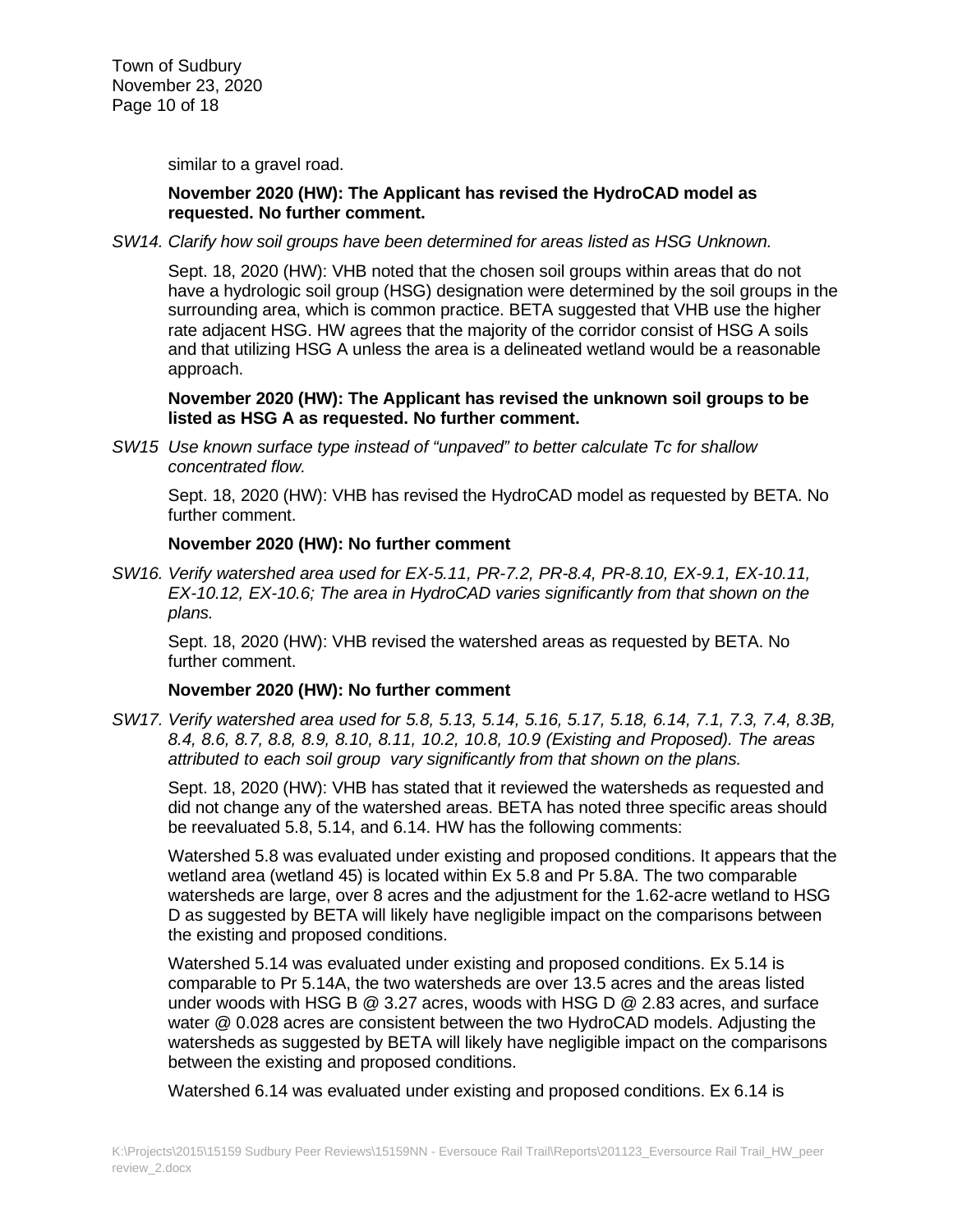comparable to Pr 6.14, the two watersheds are just over 5 acres and the 0.596 acres listed as C woods is equivalent in both. Adjusting the watersheds as suggested by BETA will likely have negligible impact on the comparisons between the existing and proposed conditions.

### **November 2020 (HW): The Applicant has revised the watersheds. No further comment.**

*SW18. Provide location of Watershed PR-6.15.*

Sept. 18, 2020 (HW): VHB revised the watershed figure as requested by BETA. No further comment.

# **November 2020 (HW): No further comment**

*SW19. Review routing of watersheds into basins. In many cases, only a portion of each watershed will drain into the Basins, rather than the entire area as modeled in HydroCAD. Sub-watersheds should be created as necessary to reflect this.*

Sept. 18, 2020 (HW): VHB revised the watershed figures and the HydroCAD model as requested by BETA. No further comment.

# **November 2020 (HW): No further comment**

*SW20. Provide means of controlling runoff that will be directed/discharged onto Town streets.*

Sept. 18, 2020 (HW): VHB has stated that the increased discharge to the roadways is nominal. BETA has stated that the discharge to Horse Pond Road and the Eversource Driveway should be reevaluated. It is HW's opinion that the proposed discharge to Horse Pond Road is minimal with a proposed slope at approximately 0.57%. However, the proposed discharge to the Eversource Driveway is greater than 5 cfs for the 100-year storm event and the slope of the bike path is between 1.5% and 2.9%. HW recommends that the Applicant verify that there will not be ponding or erosion at the end of the corridor at the Eversource Driveway.

### **November 2020 (HW): The Applicant has added a riprap apron at the Eversource driveway. The riprap is shown on Sheet 69 of 348.**

*SW21. Tabulate comparison of runoff volume to each watershed for pre- and post-development conditions. The Site is abutted by low-lying areas and thus risk of flooding must be considered (8.0(A)(3)(i)).*

Sept. 18, 2020 (HW): VHB provided the runoff volumes in a table as requested. BETA has suggested that there are numerous watersheds with an increase in volume that should be reevaluated. It is HW's opinion that at a minimum the following watershed areas be reevaluated for additional treatment because the increase in flow is relatively significant and the practices discharge to cold water fisheries or vernal pools that may be impacted by an increase in flow or volume. This is a concern for Watersheds 5.14, 8.5, 9.1, 10.4, and 10.14.

# **November 2020 (HW): The Applicant has reevaluated the watersheds as requested. See response to SW8.**

*SW22. To address compliance to the maximum extent practicable provide a complete evaluation of all possible infiltration measures per Standard 3, such as infiltration beneath the footprint of the trail or in areas devoid of vegetation such as the sandy*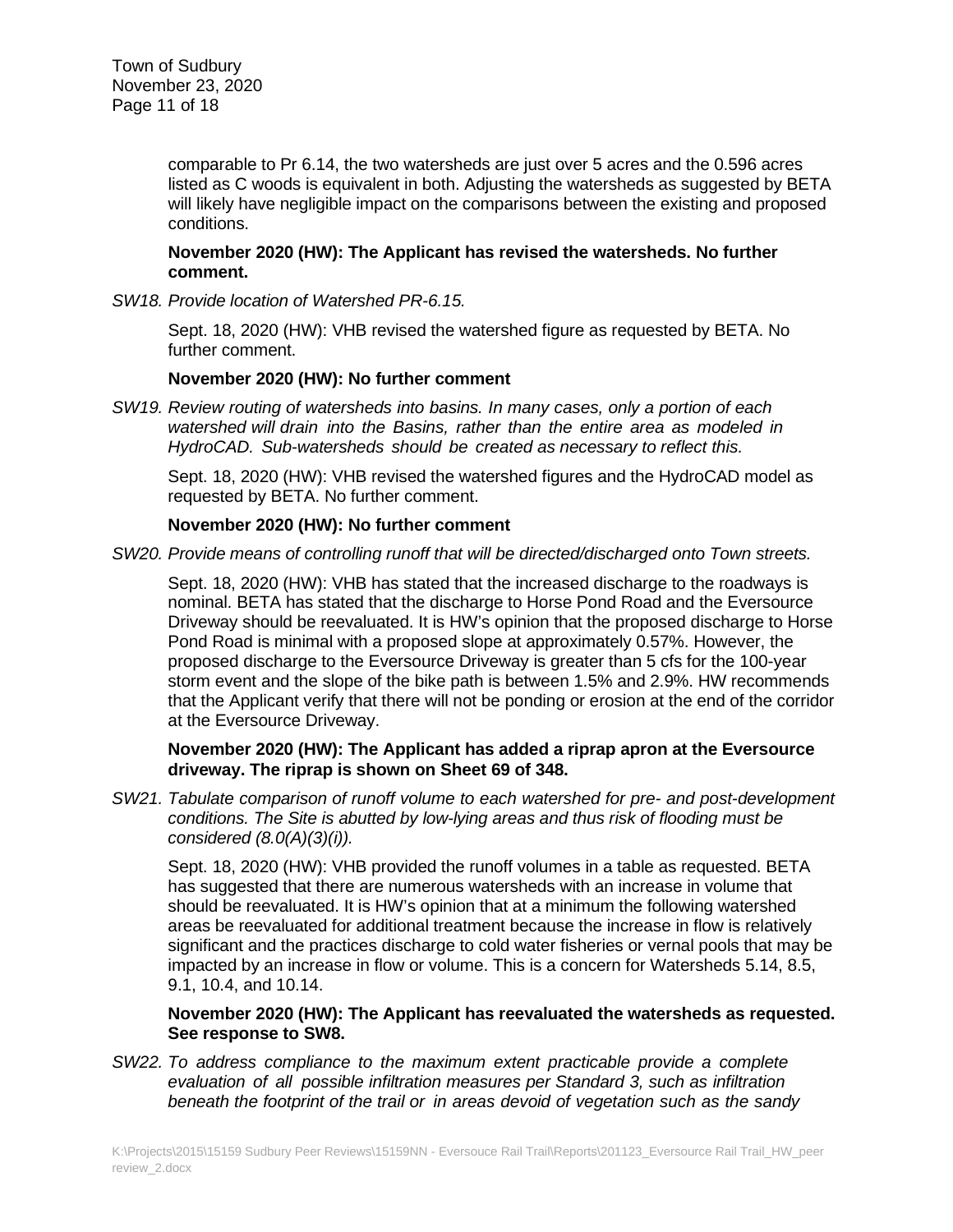*area near northern Hop Brook. As discussed above, proposed grading will create low-lying areas which can potentially be used as infiltration areas dependent on presence of vegetation.*

Sept. 18, 2020 (HW): VHB has suggested in its response that the stormwater management system has been designed to the maximum extent practicable. BETA stated that there exist many areas along the bike path where an infiltration basin could be proposed without increasing the area of disturbance. It is HW's opinion that if there are locations where additional areas of infiltration can be accommodated it makes sense to include these areas.

**November 2020 (HW): The Applicant has reevaluated the watersheds and added another area of increased infiltration at design point 5.13 as discussed under SW8.**

*SW23. Provide detail for linear infiltration basins and show required grading on cross sections. Identify design criteria such as outlet weir elevation on the plans/details. Show top elevation of check dams to ensure proper flow between cells.*

Sept. 18, 2020 (HW): VHB has provided the detail as requested by BETA. BETA has recommended that the Applicant include additional information provided in the Massachusetts Stormwater Handbook. Information regarding infiltration basins can be found in Volume 2, Chapter 2, page 86-92. HW agrees that to verify that the areas of increased infiltration are constructed as modelled additional information should be provided on the plans at Sheet 122 of 316 (Eversource).

**November 2020 (HW): The Applicant has provided a detail for the infiltration areas as well as elevations at each check dam within an area of increased infiltration. The Applicant has provided a Table on page 13 of the Stormwater Narrative that illustrates the areas calculated for each area of infiltration at 6" depths. HW has no further comment.**

*SW24. Provide location and label of proposed basins on the drain area plans. Clarify location of Basins 5.18, 8.4, 8.5, and 10.13, BETA was not able to see on the site plan set.*

Sept. 18, 2020 (HW): VHB has updated the watershed figures to clarify the locations of the various BMPs. BETA has stated that the areas modeled as "low points" should also be labeled on the plans. HW has evaluated the "low points" 5.11, 7.6, 7.8, 8.7, and 8.10. The HydroCAD model is identical for each of these low points under existing and proposed conditions except for "low point 8.7" where the outlet appears to have been raised by 0.2 feet. This may be an error in the HydroCAD model input; however, it should be corrected. HW agrees that the low points should be labeled on the plans specifically to understand if the rise in ponding elevations in these low points due to the proposed development will impact abutters.

### **November 2020 (HW): The Applicant has added the label within watershed 10.4 in the vicinity of station 720+00. HW has no further comment.**

*SW25. Provide minimum 1' of freeboard for all linear infiltration basins. BETA notes that peak elevation for some basins above the crest height of the proposed trail.*

Sept. 18, 2020 (HW): VHB has stated that the design meets the structural BMP requirements to the maximum extent practicable. BETA has noted that several of the basins can be expanded without additional disturbance. HW recommends that the areas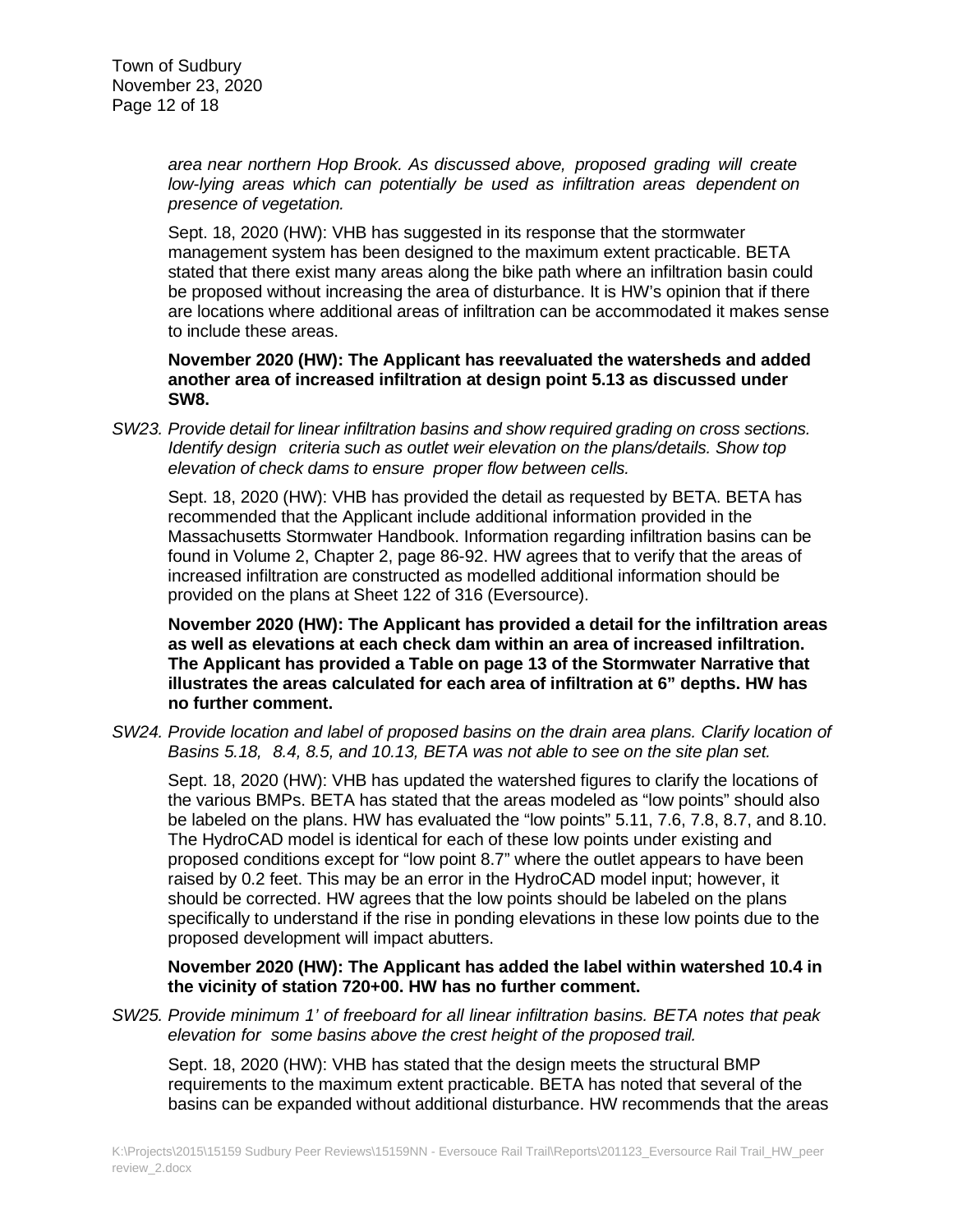of increased infiltration be as large as feasible without further disturbance. It may be helpful to understand how the various areas of increased infiltration were designed considering the criteria involved such as soil type, depth to groundwater, location along a slope, and watershed being captured.

**November 2020 (HW): The Applicant has reevaluated the design points and described how the areas were sized in the Stormwater Report. The Applicant provided a Table on page 13 of the Stormwater Narrative that illustrates the areas calculated for each area of infiltration. HW has no further comment.**

*SW26. Review HydroCAD model for basins to ensure that surface areas and elevations in model match those depicted in the plans/sections. Basins designed in HydroCAD are larger than those shown on the plans.*

Sept. 18, 2020 (HW): VHB has refined the HydroCAD model to be consistent with the plan set. BETA has noted that some of the basins do not appear to be accurately modeled. HW recommends that VHB provide a table on the plan set, that lists each of the areas of increased infiltration, the station each area starts and ends at, the width of the bottom area and the side slopes. The overflow weirs as modeled in HydroCAD should also be included to verify that the infiltration areas are constructed as designed.

### **November 2020 (HW): The Applicant provided Table 3 on page 13 of the Stormwater Narrative that illustrates the areas calculated for each area of infiltration at 6" depths by station. HW has no further comment.**

*SW27. Provide HydroCAD model for the basin near Station 731.*

Sept. 18, 2020 (HW): VHB clarified the location of the HydroCAD model for the stormwater practice 10.7 as requested by BETA. No further comment.

### **November 2020 (HW): No further comment**

*SW28. Conduct test pit/borings at the location of each proposed "area of increased infiltration" to verify soil conditions, infiltration rates, and groundwater levels.*

Sept. 18, 2020 (HW): VHB has provided some test borings conducted along the 4.3-mile length of corridor to be developed. BETA has recommended additional testing be conducted to verify the soils for a few of the areas of increased infiltration. Furthermore, BETA has recommended that a condition be included requiring that additional soil testing be conducted during construction and provided to the Town for review. HW agrees that additional soil testing during construction is valuable and requiring the testing as a condition of approval is appropriate.

**November 2020 (HW): HW recommends that the Planning Board include a condition of approval requiring additional soil testing be conducted during construction in the vicinity of Station 502+00, Station 511+00, Station 570+00, and Station 579+00.**

*SW29. Show that water quality swales will dewater within 72 hours and that seasonal high groundwater is not within 2-4 feet of the swale bottom.*

Sept. 18, 2020 (HW): VHB has provided the drawdown calculations as requested by BETA. BETA has suggested that further adjustment to Basin 10.6A (labeled as 10.8A) is needed. The boring (B-MP-38) located within the area of Basin 10.6A indicates high groundwater. HW reviewed the cross sections provided on Sheets 302 and 303 of the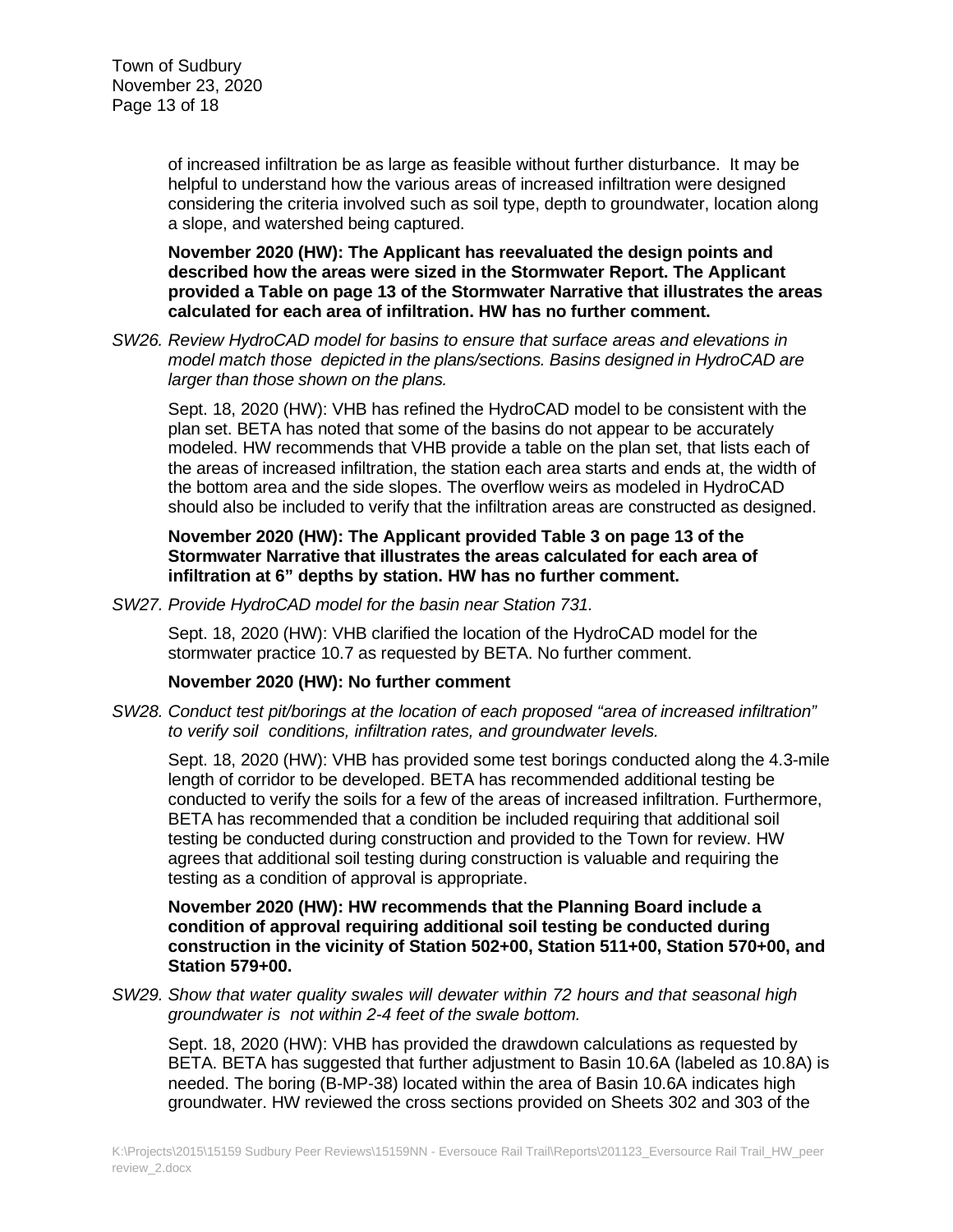Eversource Plan set. It appears that Basin 10.6A is in an area of fill and will be constructed 1-2 feet above the existing grade and so will meet groundwater separation requirements. No further comment.

### **November 2020 (HW): No further comment**

*SW30. Provide provisions to protect infiltrative capacity of swales and "area of increased infiltration".*

Sept. 18, 2020 (HW): VHB and BETA have directed response to this comment to comments SW41 and 46. HW has no further comment.

# **November 2020 (HW): No further comment**

*SW31. Not all new impervious areas are directed to recharge BMPs, provide capture area adjustment analysis (MSWH vol.3, ch.1 pgs. 27 – 28).*

Sept. 18, 2020 (HW): VHB has stated that it has provided the adjustment calculations. BETA notes that the calculations indicate that only 42% of the total impervious area is being directed to an infiltration BMP. In accordance with the Massachusetts Stormwater Handbook 65% of the total impervious area should be captured for compliance. It is HW's opinion that additional treatment, preferable infiltration practices should be provided for a few of the watersheds which discharge to critical areas, including watershed areas 5.14, 8.5, 9.1, 10.4, and 10.14.

# **November 2020 (HW): The Applicant has reevaluated the design points and provided additional information in response to SW8.**

*SW32. Revise TSS Removal worksheets. 80%/70% TSS removal credit can only be attributed to infiltration basins/water quality swales if combined with adequate pretreatment.*

Sept. 18, 2020 (HW): VHB has noted that a number of practices including swales and vegetated filter strips are proposed but not included in the TSS removal worksheets. BETA agrees that sediment will be minimal however recommends providing treatment where critical areas have been identified. It is HW's opinion that at a minimum the following watershed areas be reevaluated for additional treatment because the increase in flow is relatively significant and the practices discharge to cold water fisheries or vernal pools that may be impacted by an increase in flow or volume. Watersheds areas 5.14, 8.5, 9.1, 10.4, and 10.14.

### **November 2020 (HW): The Applicant has reevaluated the design points and provided additional information in response to SW8.**

*SW33. Identify location of and provide detail for proposed vegetated filter strips.*

Sept. 18, 2020 (HW): VHB has eliminated the vegetated filter strips. No further comment.

### **November 2020 (HW): No further comment**

*SW34. Provide required BMPs to treat discharges in these critical areas.*

Sept. 18, 2020 (HW): VHB has suggested in its response that the stormwater management system has been designed to the maximum extent practicable to avoid impacts to critical areas. BETA has developed a Summary Table of the areas without treatment and provided recommendations. As noted in comment SW8 above, HW has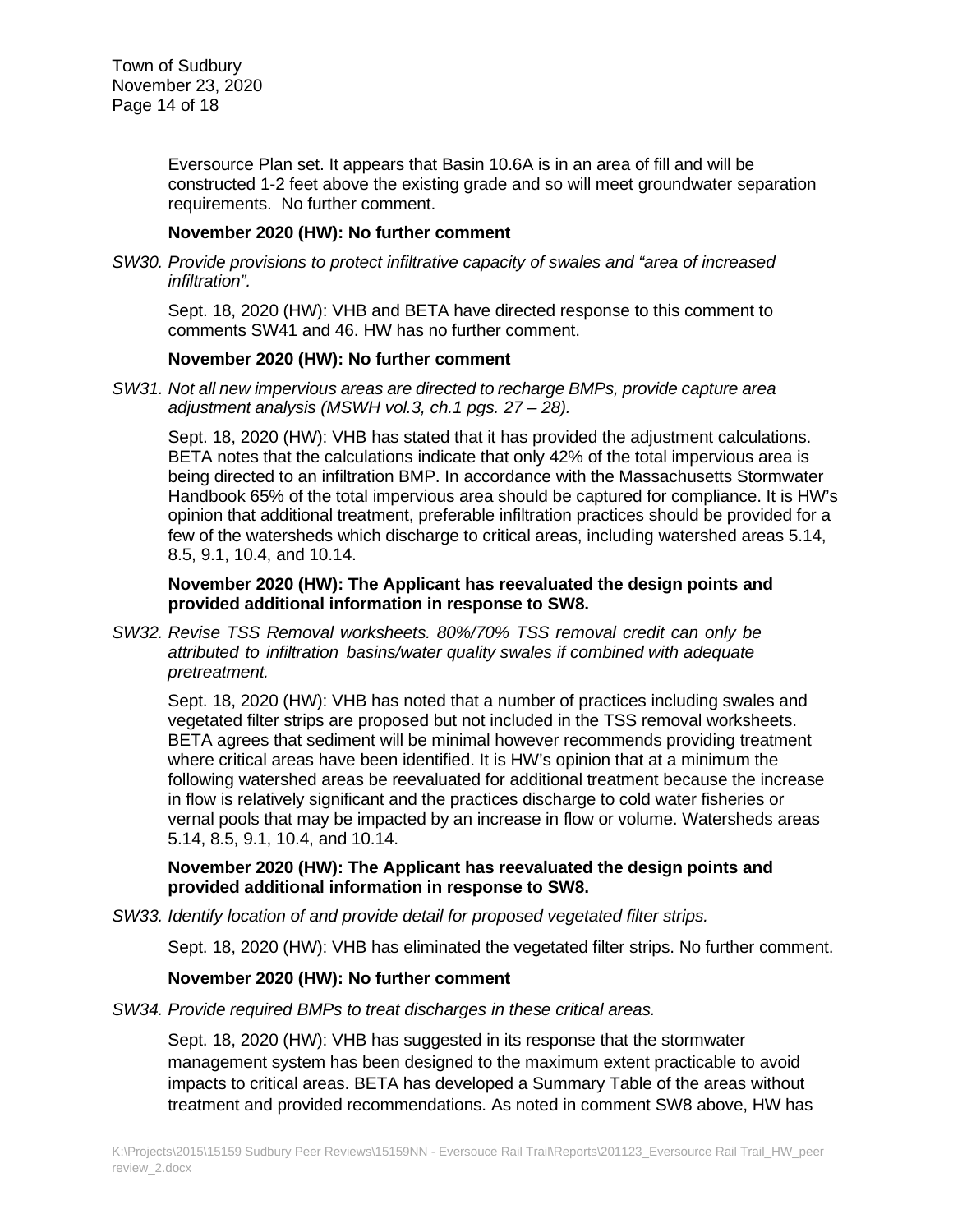reviewed BETA's Summary Table provided at the end of BETA's August 31, 2020 peer review letter and Tables 3-8 in VHB's Sudbury Stormwater Management Plan Narrative dated July 2020. It is HW's opinion that at a minimum the following watershed areas should be reevaluated for additional treatment because the increase in flow is relatively significant and the practices discharge to cold water fisheries or vernal pools that may be impacted by an increase in flow or volume: watersheds 5.14, 8.5, 9.1, 10.4, and 10.14.

# **November 2020 (HW): The Applicant has reevaluated the design points and provided additional information in response to SW8.**

*SW35 Provide draft copy Stormwater Pollution Prevention Plan SWPPP for review.*

Sept. 18, 2020 (HW): VHB has provided a draft copy of the SWPPP as requested. BETA has recommended that the final SWPPP be provided to the Town prior to construction and has listed several items to be included. HW agrees that the final SWPPP should be provided to the Town with all applicable attachments.

# **November 2020 (HW): HW recommends that the Planning Board include a condition of approval requiring the Applicant to provide a final SWPPP prior to land disturbance.**

*SW36 Provide provisions for management of soils including stockpile areas and assessment of contamination levels.*

Sept. 18, 2020 (HW): This comment has been relocated to be resolved under the wetland comments. No further comment.

# **November 2020 (HW): No further comment**

*SW37. Provide maintenance/inspection requirements for stabilized construction entrance and turbidity curtain.*

Sept. 18, 2020 (HW): VHB has listed the inspection requirements in the SWPPP. No further comment.

# **November 2020 (HW): No further comment**

*SW38. Provide measures for street sweeping of Dutton Road, Peakham Road, Horse Pond Road, Union Avenue, and Boston Post Road during construction.*

Sept. 18, 2020 (HW): VHB provided the requested information in the SWPPP manual. No further comment.

# **November 2020 (HW): No further comment**

*SW39. Provide perimeter erosion controls along the south side of the Site near stations 391+50, 405, 516, 545 through 555, 557, 565, and 753, and the north side of the Site near stations 565 through 569 and 580 through 585.*

Sept. 18, 2020 (HW): VHB is not in agreement with BETA's need for additional erosion controls. HW recommends that a preconstruction visit be a condition of approval at which time the acceptance of the location of the erosion control barrier along the perimeter can be finalized. However, it should be clear in the bid documents that a representative from the Town of Sudbury may require additional perimeter controls at numerous locations.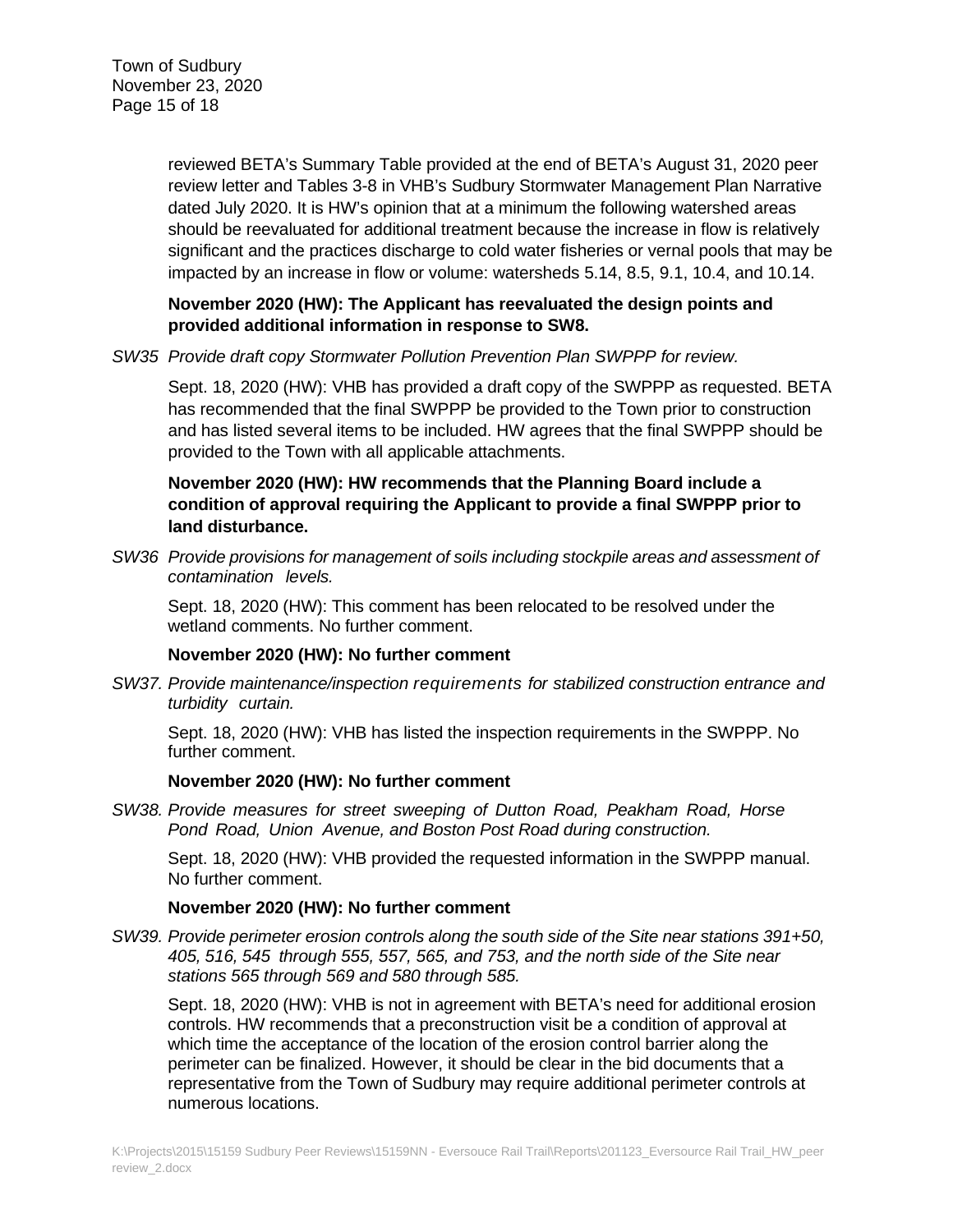**November 2020 (HW): HW recommends that the Planning Board include a condition of approval requiring the Applicant to conduct a preconstruction meeting with a Town Representative to confirm the final placement of erosion controls.**

*SW40. Provide a construction phasing plan that limits the area of the Site disturbed at any one time to mitigate environmental impacts and risk of erosion.*

Sept. 18, 2020 (HW): VHB stated that the construction schedule will be determined by the Contractor once one is engaged. BETA defers to the Town as to the need for a construction schedule. HW recommends that a preconstruction visit be a condition of approval at which time the construction schedule and acceptance of erosion control barrier can be finalized.

**November 2020 (HW): HW recommends that the Planning Board include a condition of approval requiring the Applicant to conduct a preconstruction meeting with a Town Representative to confirm the construction schedule and the final placement of erosion controls.**

#### *SW41. Provide measures to protect infiltration systems during construction.*

Sept. 18, 2020 (HW): VHB has stated that the infiltration basins will not be used as sediment basins during construction. BETA has requested additional assurance and a construction schedule. To verify that the infiltration basins do not receive excessive sediment during construction, HW recommends that the basins be protected by an erosion control barrier or constructed after the gravel base layer is complete.

**November 2020 (HW): HW recommends that the Planning Board include a condition of approval requiring the Applicant to protect the infiltration areas with erosion control barriers during construction.**

*SW42. Revise inspection frequency to conform to Town of Sudbury requirements (9.0(B)(1)).*

Sept. 18, 2020 (HW): VHB has revised the inspection frequency as requested by BETA. No further comment.

### **November 2020 (HW): No further comment**

*SW43. Provide template for inspection forms (9.0(B)(3)).*

Sept. 18, 2020 (HW): VHB has provided inspection forms as requested by BETA. BETA has suggested additional information be listed, including recent storm events, and noted failed practices. HW agrees that BETA's suggestion is useful.

# **November 2020 (HW): The Applicant has provided a template to be utilized during the SWPPP inspections. HW has not further comment.**

*SW44. Clarify if use of fertilizers is proposed; contradictory information is presented in narratives and plan set.*

Sept. 18, 2020 (HW): VHB has confirmed that fertilizers will not be used. No further comment.

#### **November 2020 (HW): No further comment**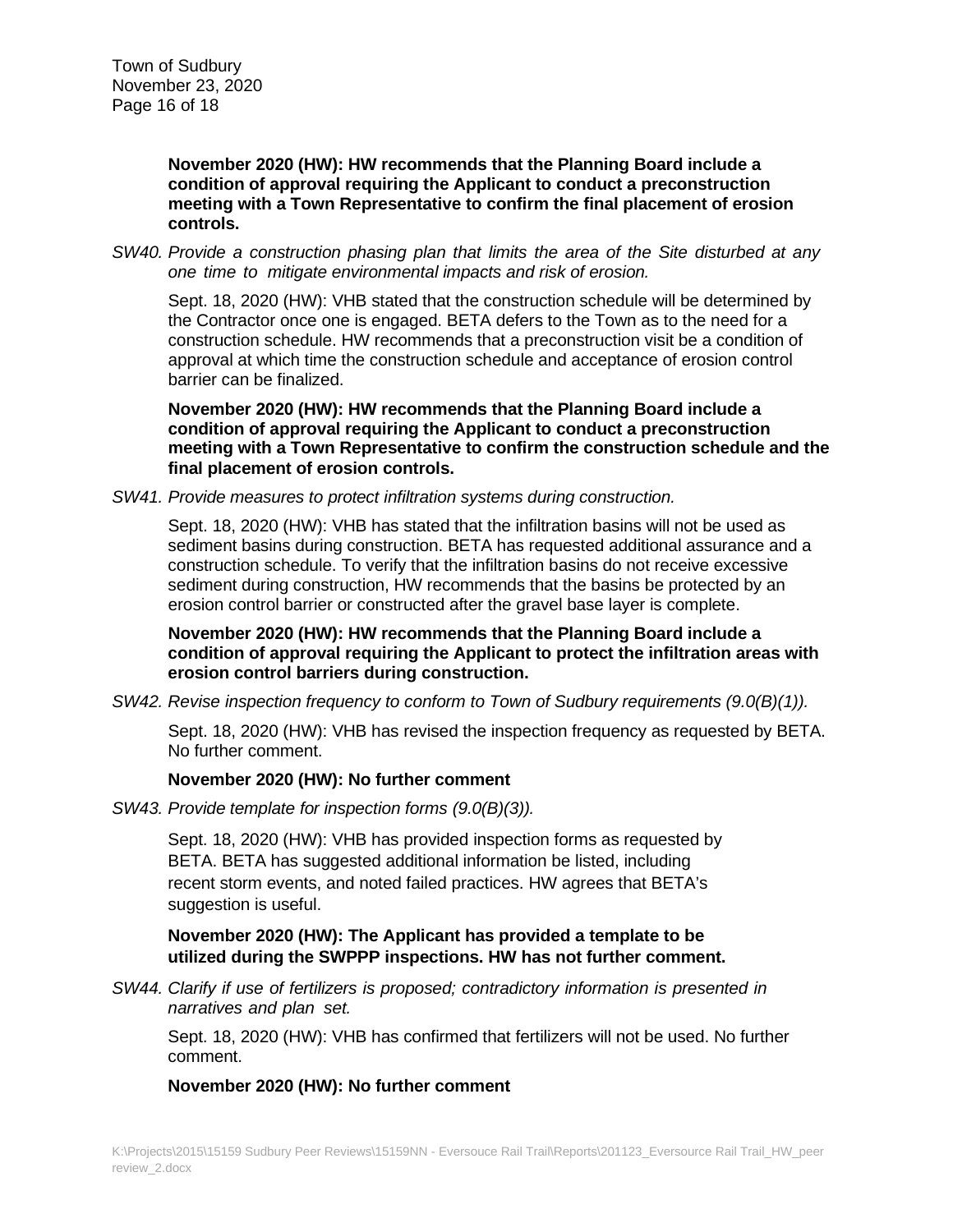Town of Sudbury November 23, 2020 Page 17 of 18

*SW45. BETA recommends a condition requiring a final, signed SWPPP be provided to and approved by the Town prior to the start of work.*

Sept. 18, 2020 (HW): This comment has been redirected by BETA and VHB to the wetland discussion. HW has no further comment.

### **November 2020 (HW): No further comment**

*SW46. Provide Operation and Maintenance Plan for stormwater controls meeting the requirements of the MassDEP Stormwater Handbook and Town of Sudbury requirements.*

Sept. 18, 2020 (HW): VHB has provided an Operation & Maintenance (O&M) Plan as requested. BETA has requested additional details be included per the Massachusetts Stormwater Handbook. The information requested is common practice to be included in an O&M Plan. The O&M Plan should be a stand-alone document that can be easily utilized by MA DCR as the responsible party.

# **November 2020 (HW): The Applicant has revised the O&M Plan. It is a stand-alone document. No further comment.**

*SW47. Provide map indicating location of all proposed BMPs.*

Sept. 18, 2020 (HW): BETA has requested that VHB include all BMPS including the swales and culverts that may require inspections and maintenance in future years. HW agrees that a simple figure will be very beneficial to long term maintenance of the stormwater practices.

**November 2020 (HW): The Applicant has provided the simple figure as requested. No further comment.**

*SW48. Provide inspection measures meeting the requirements of 9.0(C).*

Sept. 18, 2020 (HW): BETA has noted three measures that should be included in the O&M Plan to comply with the requirements outlined in Section 8.0(C) of the Sudbury Stormwater Management Bylaw Regulations dated January 23, 2013. HW agrees that these measures should be included.

# **November 2020 (HW): The Applicant has adequately addressed this comment. No further comment.**

*SW49. Provide inspection and maintenance procedures for culverts.*

Sept. 18, 2020 (HW): VHB has stated that drainage structures have been included in the O&M Plan. BETA has requested confirmation that culverts are included with drainage structures. HW agrees that the culverts should be included and recommends that the culverts be labeled on a sketch for ongoing maintenance.

### **November 2020 (HW): The Applicant has labeled the culverts on the O&M Figure and listed the culverts in the O&M Plan. No further comment.**

*SW50. Implement a long-term pollution prevention plan to control runoff into Hop Brook, which is an impaired waterbody.*

Sept. 18, 2020 (HW): VHB provided the long-term pollution prevention plan as requested by BETA. No further comment.